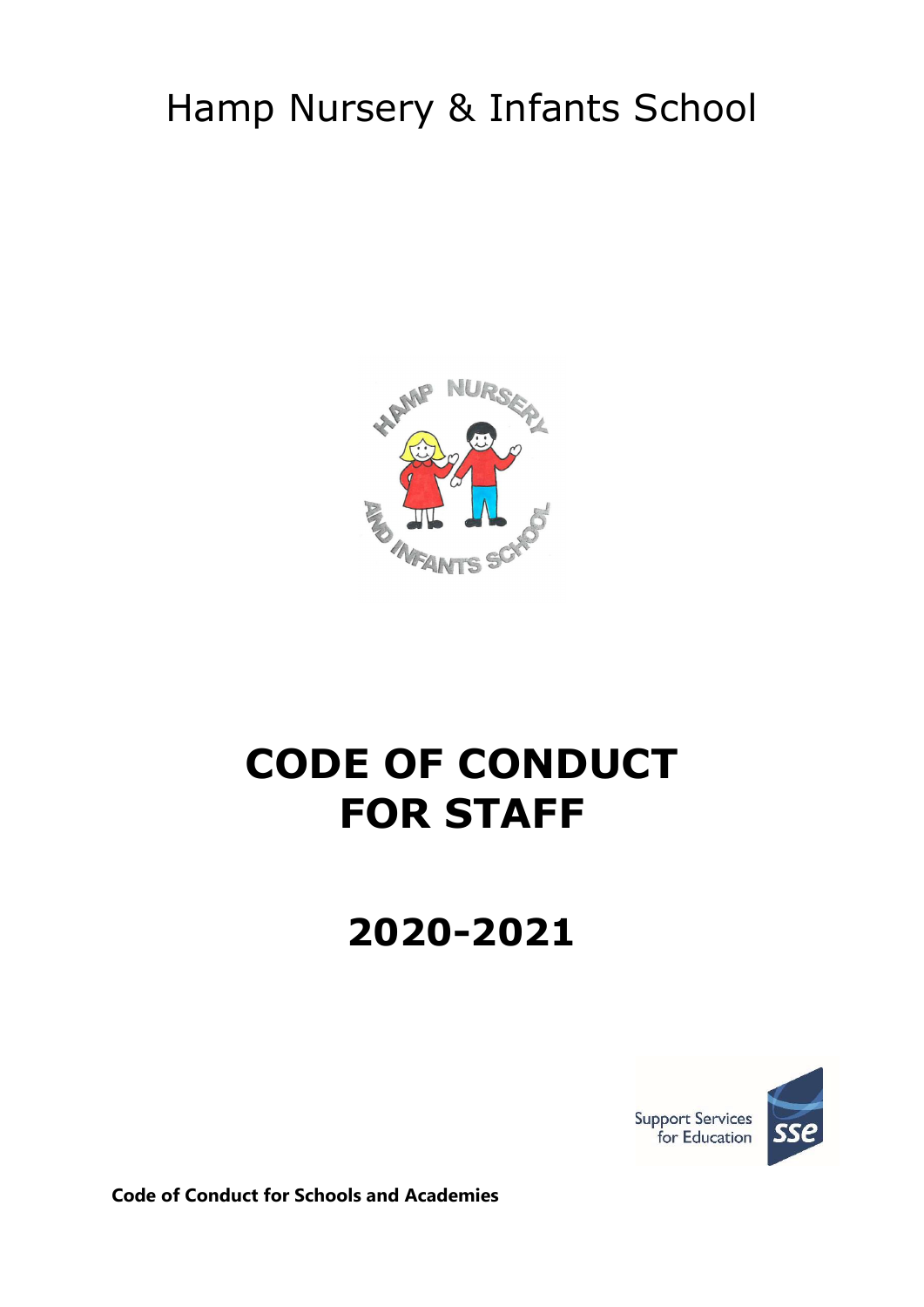| Version Number         | 1                                                                                                                                                                                                                                                                                                                                                                                                                                                                   |
|------------------------|---------------------------------------------------------------------------------------------------------------------------------------------------------------------------------------------------------------------------------------------------------------------------------------------------------------------------------------------------------------------------------------------------------------------------------------------------------------------|
| Location               | Guidance for Schools Volume 1 Section 15                                                                                                                                                                                                                                                                                                                                                                                                                            |
| Author                 | HR Advisory – Support Services for Education (SSE)                                                                                                                                                                                                                                                                                                                                                                                                                  |
| Published              | September 2020                                                                                                                                                                                                                                                                                                                                                                                                                                                      |
| <b>SSE Review Date</b> | September 2021                                                                                                                                                                                                                                                                                                                                                                                                                                                      |
| <b>Effective Date</b>  | Formal Adoption by school                                                                                                                                                                                                                                                                                                                                                                                                                                           |
| <b>Consultation</b>    | This code of conduct has been subject to consultation with<br>recognised schools trade unions and formally agreed following<br>the September 2017 JCNC with a recommendation that this<br>framework code of conduct be adopted by Somerset Schools &<br>Academies. Whilst not itself amounting to a disciplinary code,<br>any failure to follow the code of conduct set in this document<br>may, depending upon circumstances, give rise to disciplinary<br>action. |

#### **CONTENTS**

Preamble

- 1. Introduction
- 2. Status of the Code of Conduct
- 3. General
- 4. Confidentiality & Openness
- 5. Relationships
- 6. Political Neutrality
- 7. Personal Interests
- 8. Other Employment
- 9. **Gifts & Hospitality**
- 10. Equal Opportunities
- 11. Health & Safety
- 12. Post-Employment
- 13. Additional Requirement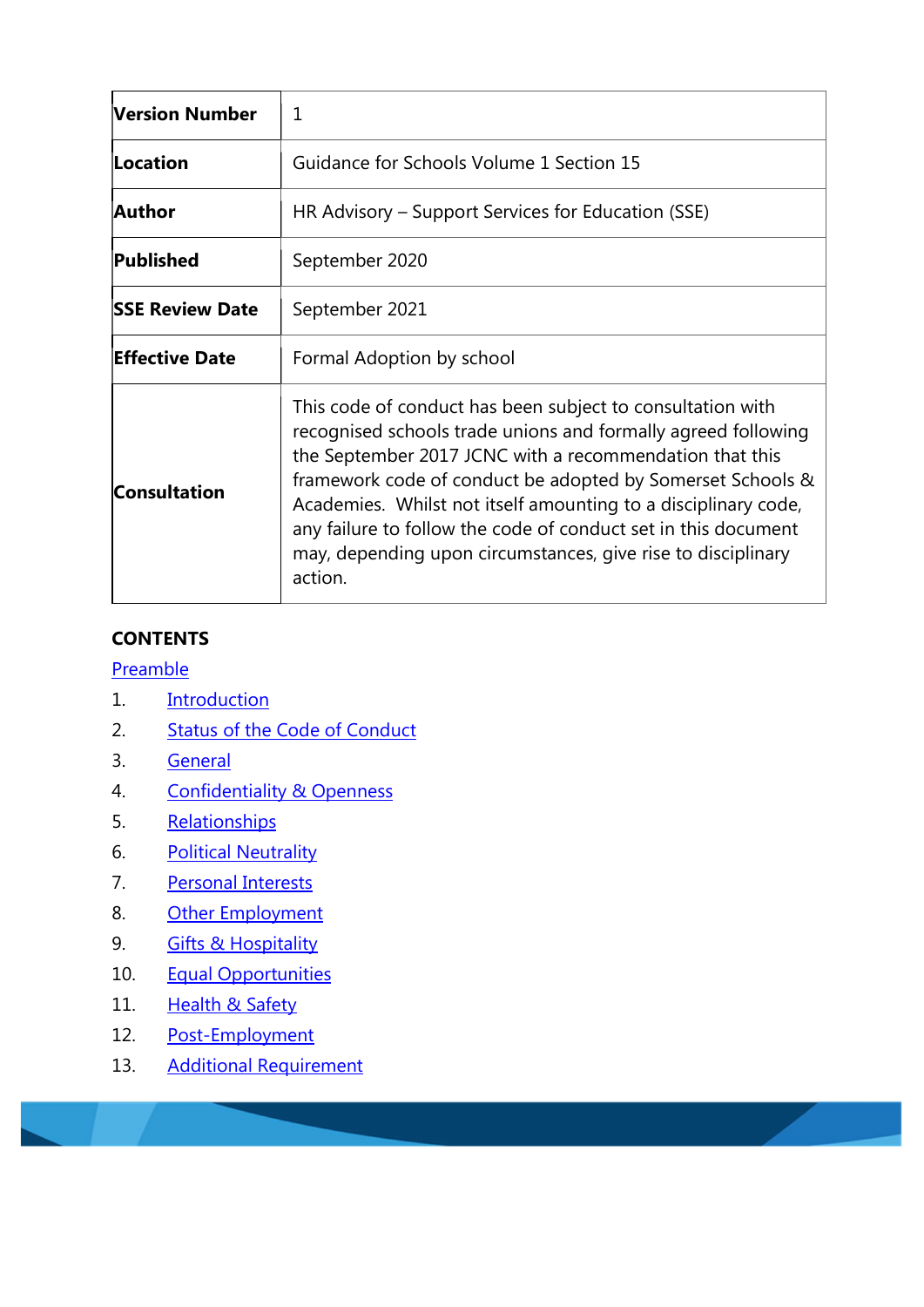## Pre-amble (This does not form part of the Code of Conduct)

Keeping Children Safe in Education (DfE 2020) makes specific reference to Staff Codes of Conduct where it states all "staff members should be aware of systems within their school or college which support safeguarding, and these should be explained to them as part of staff induction. This should include:

- the child protection policy;
- the staff behaviour policy (sometimes called a code of conduct); and
- the role of the designated safeguarding lead."

Copies of policies and a copy of part one of Keeping Children Safe in Education (DfE 2020) should be provided to staff at induction.

The document goes on to say:

62. Governing Bodies and proprietors should ensure there are appropriate policies and procedures in place in order for appropriate action to be taken in a timely manner to safeguard and promote children's welfare.

- 63. This should include:
- an effective child protection policy; and
- a staff behaviour policy (sometimes called the code of conduct) which should amongst other things include - acceptable use of technologies, staff/pupil relationships and communications including the use of social media.

Although many schools do have "Code of Conduct Policies", others have a number of policies which when taken together could be viewed as governing staff behaviour.

OFSTED clarified their view in December 2016 and concluded that there is "no expectation that schools need to have policies relating to staff behaviour in any particular format. What is important is that schools have this covered somewhere in their policies and procedures and that all staff are aware of this. Inspectors will want to know how schools have ensured that staff know what is expected of them and may ask to see how this is covered but should not be giving the impression that this needs to be a single policy document or in the form of a code of conduct."

As a result, the "Code of Conduct" document below provides a template for individual schools to use and develop to support staff in understanding the expectations the school has of them and understanding their responsibilities. It should not be viewed as a stand-alone document, but one of a number of mechanisms to enhance understanding of expectations of staff, volunteers, management and governance and signpost members of the school community to specific responsibilities placed on them.

Schools should ensure that any policies referred to (especially under Additional Requirement) have been adopted by the Governing Body and are actively promoted to staff and made easily accessible to staff.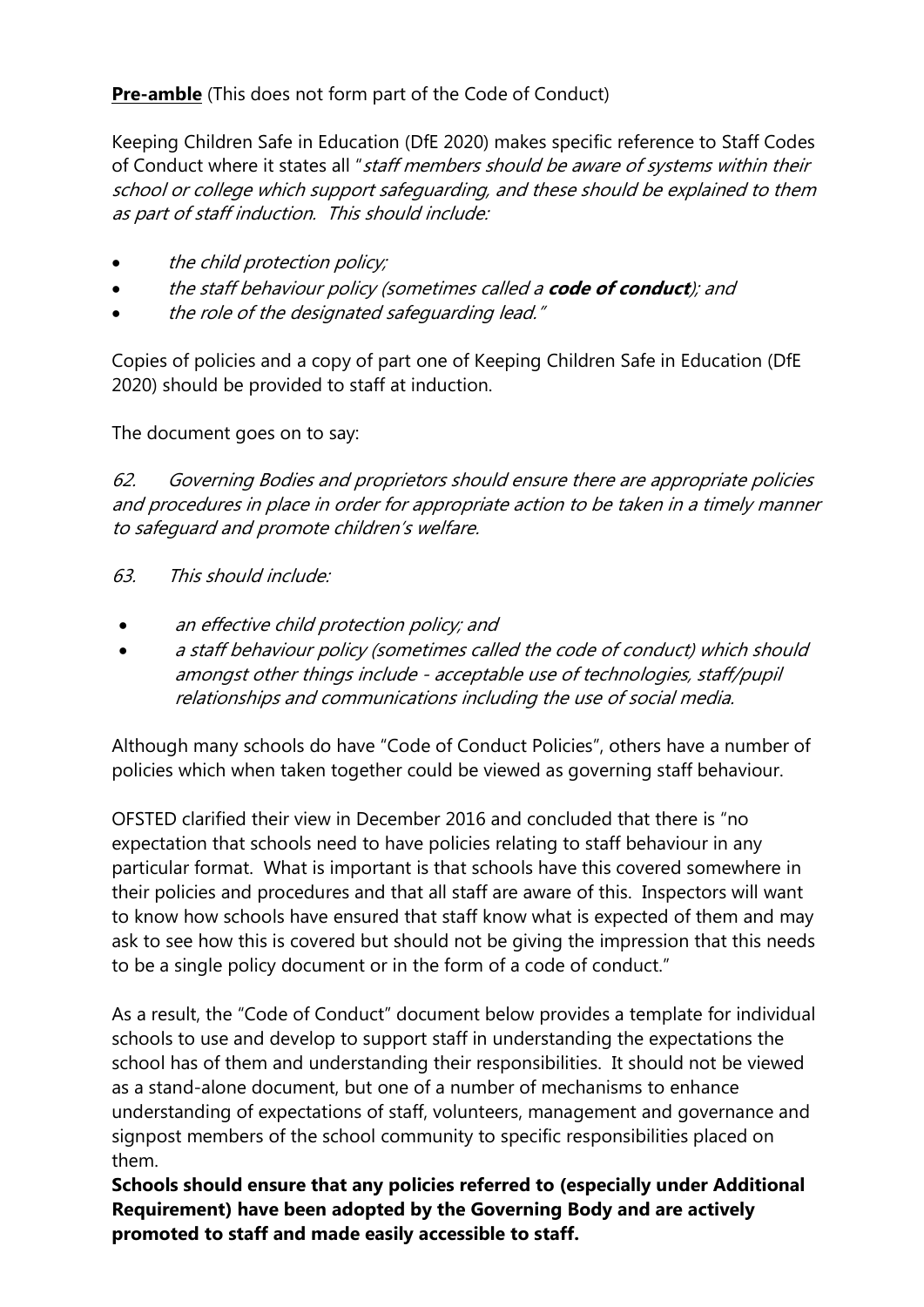### CODE OF CONDUCT

#### 1. Introduction

The school's reputation and the trust and confidence of the community in its integrity is of vital importance. It must discharge its day to day responsibilities with openness and honesty. This code of conduct is presented to assist staff employed in the school and volunteers (including governors) in carrying out their day to day responsibilities in accordance with legal requirements placed upon them and any policies adopted by the school.

#### 2. Status of the Code of Conduct

This Code of Conduct applies to all employees of the school and those individuals volunteering within the school. Throughout the document, reference is made to employees referring or reporting issues to the Head Teacher/Chair of Governors. Where the employee is the Head Teacher they should refer or report issues to the Chair of Governors.

#### 3. General

Employees and volunteers of the school should remember their responsibilities to the local community and adopt a courteous, high quality, efficient and impartial approach to all groups and individuals with whom they come into contact in the course of their work. Such courtesy and efficiency should be shown to all people with whom employees and volunteers deal remembering that all opportunities need to be taken to enhance the reputation of the school whether locally, nationally, or internationally.

 Employees and volunteers of the school must carry out their duties objectively, professionally, to the best of their ability and in an impartial manner. Employees and volunteers of the school are entitled to expect that no other colleague or governor will seek to pressure or persuade them to carry out their duties in any other way. Where it is alleged that such action has taken place, the Head Teacher and Chair of Governors will investigate the allegation if requested to do so.

There may be occasions when employees, carrying out their duties for the school, find themselves at odds with national government advice or guidance. In such circumstances, it is particularly important that they are seen to behave with complete objectivity and impartiality obtaining managerial and professional advice and guidance where appropriate. They are entitled to expect to receive the unequivocal support of senior managers in so doing.

As a general rule of thumb, employees and volunteers at the school should act in accordance with three key guiding principles:

 Ensure that their conduct complies with these standards, the spirit of these standards, the school's policies and the law.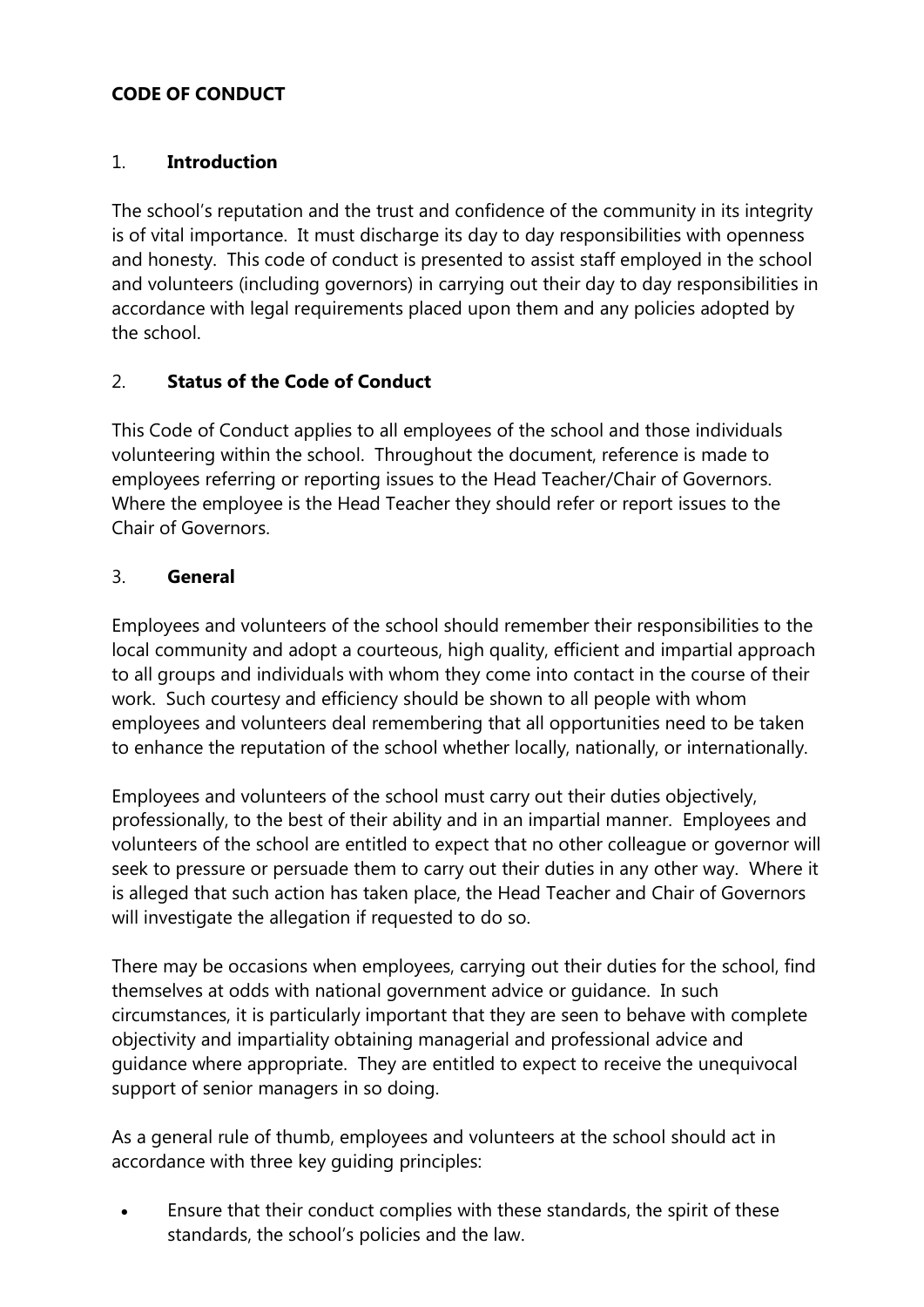- Ensure that their conduct is never influenced by personal gain.
- Ensure that their conduct could not give any reasonable person cause to question their motives.

## 4. Confidentiality & Openness

As employees and volunteers of the school, individuals may be privy to information which is confidential. Any express or implied responsibility to keep information confidential should be respected by employees and volunteers and there should be awareness that such responsibility might arise from the nature of the information itself, e.g. child protection disclosure. It will, however, be extremely rare that employees and volunteers will be unable to share confidences with either the Head Teacher or the Chair of Governors.

Employees and volunteers should not use information obtained in the course of their time at the school for personal gain or benefit, nor should they pass it on to others who might use it in such a way. When employees and volunteers are acquainted with confidential information belonging to the school, they must not disclose that information to any person not authorised to receive it unless such material must by law be made available to specific parties e.g. in child protection cases to the Local Authority Designated Officer (LADO), Police or Social Services and disclosure of financial information to Internal or External Auditors.

#### 5. Relationships

Mutual respect between governors and staff is essential to good school management. Close personal familiarity between individual governors and employees should be avoided wherever possible, as it can be detrimental to the relationship and prove embarrassing to other governors and employees.

Employees and governors will ensure that appointments are made on the basis of merit and in accordance with the school's policies and procedures. Merit is determined on the basis of matching the chosen candidate with a job specification and ignoring all other extraneous considerations, e.g. close personal relationships with governors or other employees. Employees in the course of their duties should not be involved in the appointment, pay adjustment, approval of expenses, promotion or discipline of partners, relatives or close friends.

Close personal relationships between employees and/or governors should not be permitted to influence decisions made and must be declared at the earliest opportunity.

Section 16 of The Sexual Offences Act 2003 provides that it is an offence for a person aged 18 or over to have a sexual relationship with a child under 18 where that person is in a position of trust in respect of that child, even if the relationship is consensual.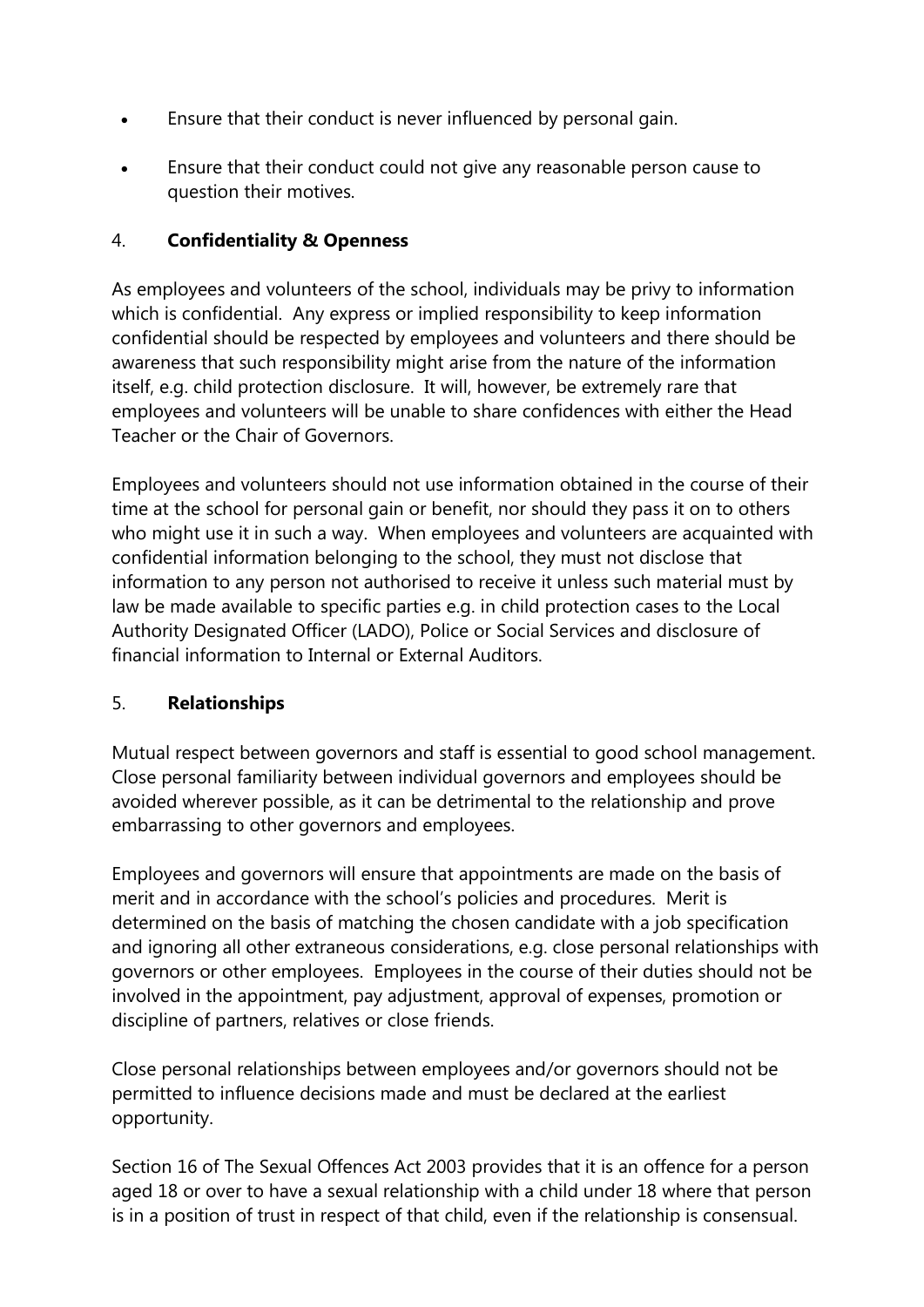Employees and volunteers working within a school would be deemed to be in a position of trust and must conduct themselves in accordance with the statutory requirements of the guidance "Keeping Children Safe In Education" (DfE 2020) and must not engage in a staff/pupil relationship that extends beyond the professional requirements of their role in any circumstance. Employees and volunteers at the school are required to adhere to the school's safeguarding and child protection policies.

It should be noted that communicating with pupils who attend the school over social media could be viewed as developing / attempting to develop an inappropriate relationship. As such specific regard should be given to the school's ICT Acceptable User & Social Media Policy. As a general rule staff and volunteers should not engage in communication with pupils of the school over Social Media unless explicitly agreed by the school and for the purpose of fulfilling their professional duties. Any communication should remain professional in nature. If staff are unsure of the appropriateness of any communication, they should discuss this with the Head Teacher.

Relationships with contractors or potential contractors who are engaged or may be engaged to carry out work at the school should be made known and in the case of governors, an interest declared to the Head Teacher or Chair of Governors in accordance with the legal requirements in respect of declaring financial interest.

## 6. Political Neutrality

All employees and volunteers of the school are required to be politically neutral and must not allow their own personal or political opinions to interfere with the way in which they carry out their work or duty to implement the policies.

Under the Education (No 2) Act 1986 the Governing Body and the Head Teacher are required to ensure that where political issues are brought to the attention of pupils, they are offered a balanced presentation of opposing views.

## 7. Personal Interests

Employees must declare to the Head Teacher and/or Chair of Governors financial and any other interests that they consider could bring about direct conflicts with the school's interests, including membership of any organisation not open to the public which requires of members any form of commitment or allegiance and which has secrecy about rules and membership or conduct.

## 8. Other Employment

The Governing Body will not unreasonably stop employees from undertaking additional employment, but such employment must not, in the view of the Governing Body, conflict with or act in a way which is detrimental to the school's interest or have the effect of weakening public confidence in the proper conduct of the school.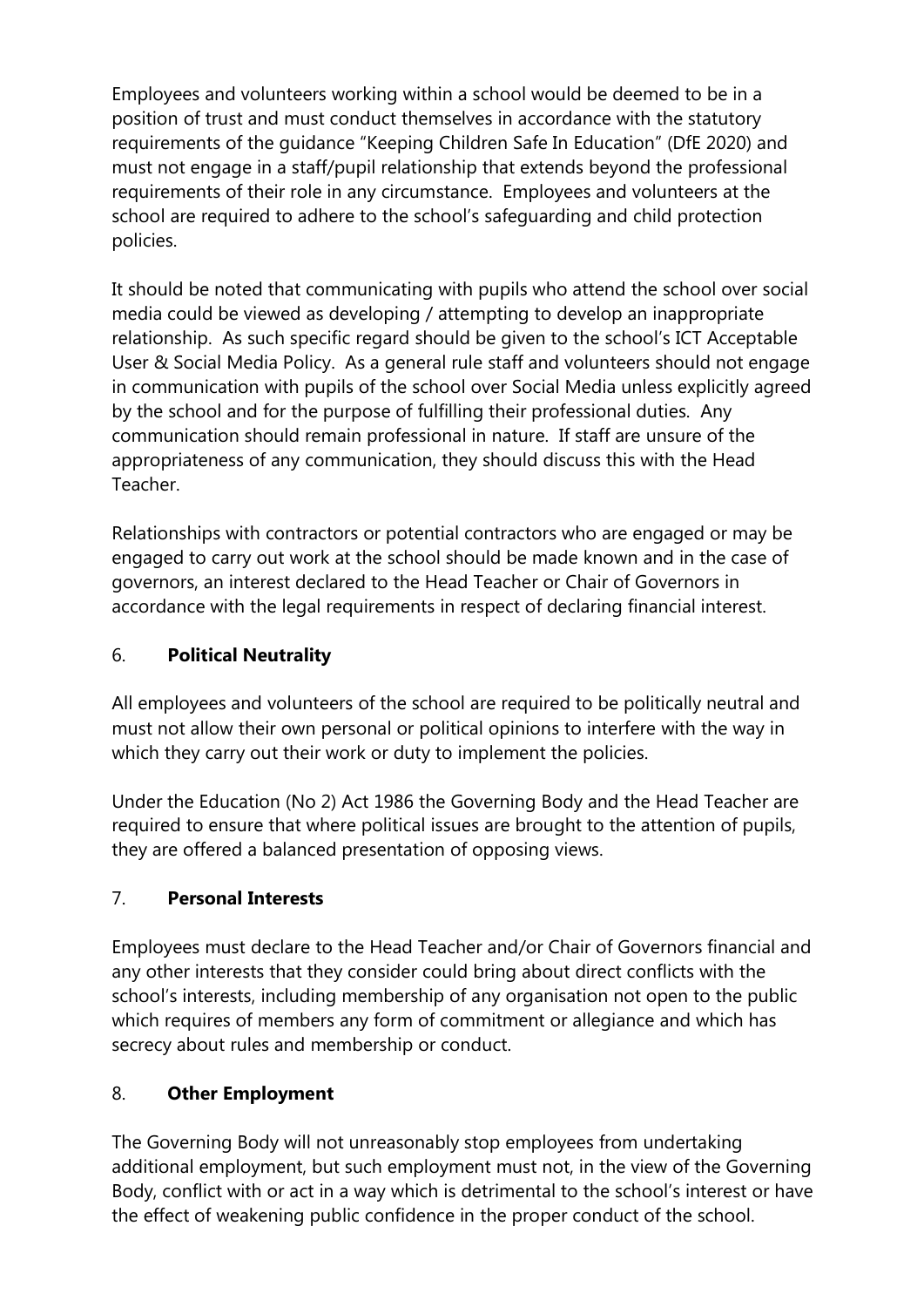The Head Teacher and Governing Body expect that all staff employed in the school will give full commitment to the school whilst employed there and will not take up other employment which may directly impact on their ability to fulfil their contractual requirements.

## 9. Gifts & Hospitality

A potential source of conflict between private and public interests is the offer of gifts, hospitality or benefits in kind to employees in connection with their official duties.

Apart from the exceptions listed below, an employee or volunteer of the school should refuse any personal gift offered to him or her or to any family member by any person or organisation who is involved with the school. Any such offer should be reported to the Head Teacher or to the Chair of Governors if the offer is to the Head Teacher.

The exceptions are:

- (a) gifts of a token value often given at Christmas time such as diaries, confectionery, calendars, pens etc. or by children at Christmas or the end of an academic/term year or after a particular event;
- (b) gifts of a promotional nature on the conclusion of any courtesy visit to/by a business or organisation of a sort normally given by that firm.

 Employees should only accept offers of hospitality including invitations to functions, meals and site visits if there is a genuine need to impart or receive information or represent the school and/or the community, e.g. careers events. Offers to attend social or sporting functions at another's expense should be accepted only when these are part of the life of the community or where the school should be seen to be represented perhaps including occasions when a genuine business benefit may be obtained by the school as a result. Such visits should be properly authorised by the full Governing Body and recorded on a maintained register e.g. Log Book, Governing Body minutes and must not be excessive in the context of the occasion or the justification for attendance. If an employee is in any doubt about the propriety of accepting a gift, advice should be sought from the Head Teacher or Chair of Governors.

Employees of the school should not accept significant personal gifts, services or other benefits from contractors and service providers such as drink, cars, holidays, tickets etc. Where unsolicited gifts are received, they should be drawn to the attention of the Head Teacher or Chair of Governors who will keep a record of circumstances.

As well as receiving gifts, staff and volunteers should also be aware of the potential issues in relation to providing gifts to children. In normal circumstances gifts should not be given to individual children as this could, unintentionally, be viewed as extending or attempting to extend a relationship beyond the professional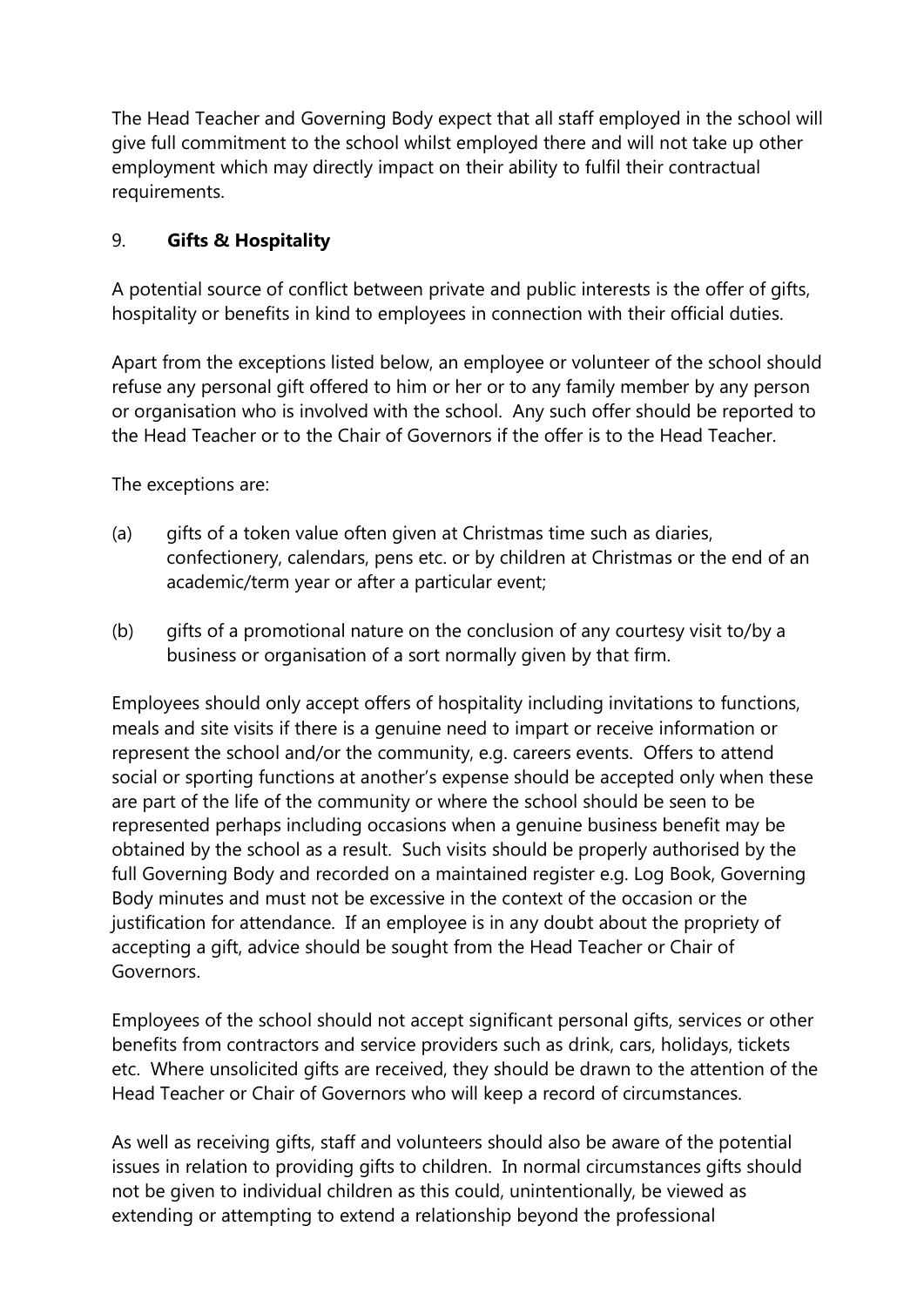requirements of the role. As such, if you feel a gift is appropriate, explicit agreement should be gained from the Head Teacher with regards to the reason and nature of any gift.

## 10. Equal Opportunities

The school is committed to ensuring equal opportunities in employment and provision of education and believes that an effective equal opportunities policy is an essential means of increasing the value of its personnel by developing the potential of all its individual employees. The school's equal opportunities policy is designed to ensure that no employee or job applicant should receive less favourable treatment than another because of a protected characteristic as defined by the Equality Act 2010 i.e. age, disability, gender reassignment, marriage & civil partnership, pregnancy & maternity, religion or belief, sex or sexual orientation. All employees and volunteers must comply with both the spirit and letter of the Equality Act and the school's equal opportunities policy and treat all members of the public and work colleagues with respect and fairness.

Employees and volunteers should be fully aware of the school's commitment to equal opportunities and the employment of disabled persons.

Employees should note that the following acts may be unlawful as well as constituting misconduct liable to disciplinary action (which could in some cases include summary dismissal):

- 1. Discriminating improperly in the course of their employment against members of the public, clients, stakeholders, fellow employees, job applicants or in respect of job transfer or promotion applications, because of a protected characteristic as listed above.
- 2. Instructing, causing or inducing, or attempting to induce, staff, volunteers and governors to practice unlawful discrimination.
- 3. Verbal or physical harassment of a nature that is offensive to the victim.
- 4. Victimising individuals who have made allegations or complaints of discrimination or harassment or who have provided information about such discrimination or harassment.

For its part, the school will investigate any allegation of discrimination or harassment and will take action as appropriate.

## 11. Health & Safety

The school (and the Local Authority where the LA is the employer) share a legal obligation to protect the health, safety and welfare at work of all its employees and others in the workplace. Equally, employees should at all times be aware of and fulfil